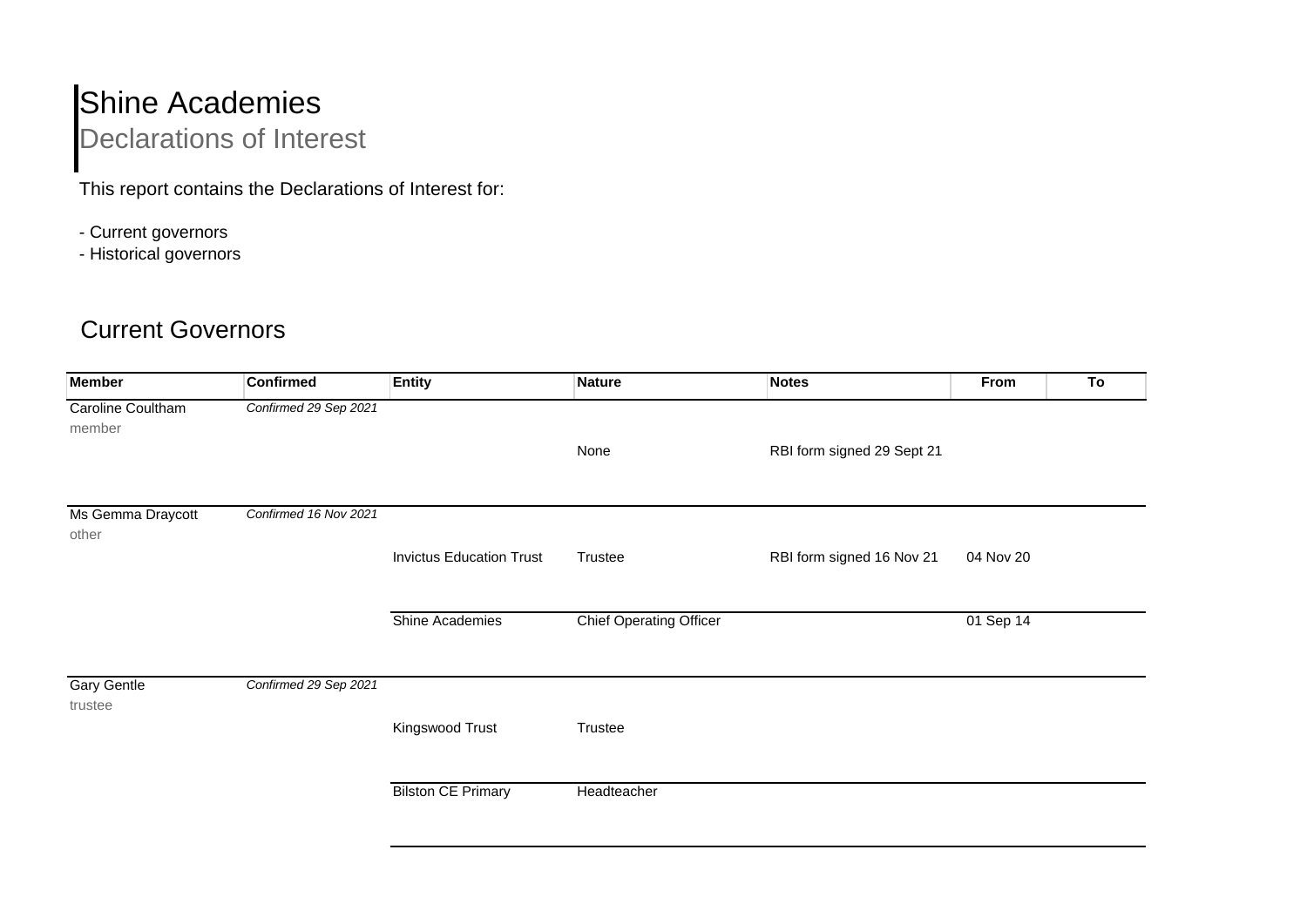|                                |                      | Shine Academy<br>ConnectEd<br><b>Bilston Nursery School</b> | Director                 |                                                                                                                              | 04 Jul 21 |  |
|--------------------------------|----------------------|-------------------------------------------------------------|--------------------------|------------------------------------------------------------------------------------------------------------------------------|-----------|--|
|                                |                      |                                                             | Trustee/Director         |                                                                                                                              |           |  |
|                                |                      |                                                             | Governor                 |                                                                                                                              |           |  |
| <b>Gavin Hawkins</b><br>member | Confirmed 5 Oct 2021 |                                                             |                          |                                                                                                                              |           |  |
|                                |                      | Long Knowle Primary                                         | Governor                 |                                                                                                                              |           |  |
|                                |                      | Squirrel Learning Ltd                                       | Director and Shareholder | Education technology and<br>digital services                                                                                 | 16 May 18 |  |
|                                |                      | <b>Elston Hall Learning Trust</b>                           | Trustee                  |                                                                                                                              | 16 Dec 19 |  |
|                                |                      | St Stephen's Academy Trust Member                           |                          |                                                                                                                              | 05 Oct 18 |  |
|                                |                      | <b>Shine Academies</b>                                      | Contract for services    | Provision of Education<br>Technology services and<br>websites to schools within                                              | 01 Apr 21 |  |
|                                |                      | <b>Online Behaviours Limited</b>                            | Director and Shareholder | the Trust (Financial vear<br>Support to schools,<br>academies, charities and<br>alternative providers relating               | 05 Feb 20 |  |
|                                |                      | Engagedu CIC                                                | Director                 | to digital literacy and online<br>CIC providing services to<br>schools, organisations,<br>young people and their<br>families | 15 Apr 21 |  |
|                                |                      | Lodge Farm Primary School Governor                          |                          |                                                                                                                              | 26 Sep 19 |  |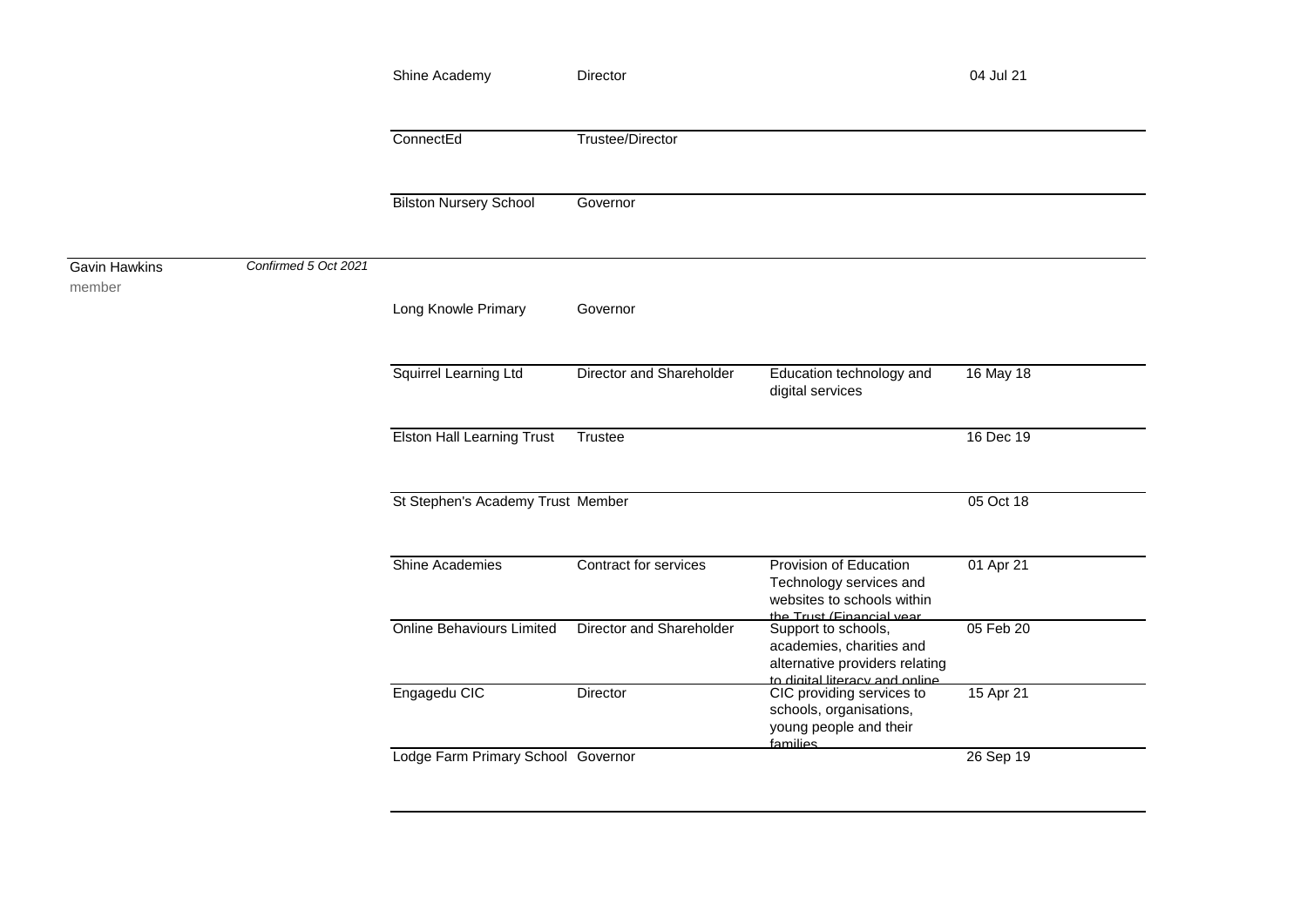| Jenny Jackson<br>trustee       | Not confirmed         |                                                     |                               |                                                                                                              |  |  |  |
|--------------------------------|-----------------------|-----------------------------------------------------|-------------------------------|--------------------------------------------------------------------------------------------------------------|--|--|--|
|                                |                       |                                                     | $\blacksquare$                |                                                                                                              |  |  |  |
| Mr Keith Marshall<br>trustee   | Confirmed 22 Nov 2021 |                                                     | None                          | RBI form signed 22 Nov 21                                                                                    |  |  |  |
| Mrs Katy Morgan                | Confirmed 16 Nov 2021 |                                                     |                               |                                                                                                              |  |  |  |
|                                |                       | M3 Academy Audit and<br><b>Consultancy Services</b> | <b>Director</b>               | Academies                                                                                                    |  |  |  |
|                                |                       | Manor Primary Multi<br>Academy Trust                | Director                      |                                                                                                              |  |  |  |
|                                |                       | <b>Hill Avenue Primary</b>                          | <b>Chair of Governors</b>     |                                                                                                              |  |  |  |
|                                |                       | St Francis and St Clare<br>Catholic MAC             | Richard Morgan (Husband)      | Diretcor of St Francis and St<br>Clare Catholic MAC.<br>Chair of Governors - Our<br>Lady an St Chad Catholic |  |  |  |
| <b>Gill Morris</b><br>trustee  | Confirmed 12 Oct 2021 |                                                     |                               | $A$ cadamy (part of $MAC$ )                                                                                  |  |  |  |
|                                |                       | William Gough's Builders                            | Director is my brother-in-law | RBI form signed 11 Oct 21                                                                                    |  |  |  |
| Caroline Nightingale<br>member | Confirmed 2 Nov 2021  |                                                     |                               |                                                                                                              |  |  |  |